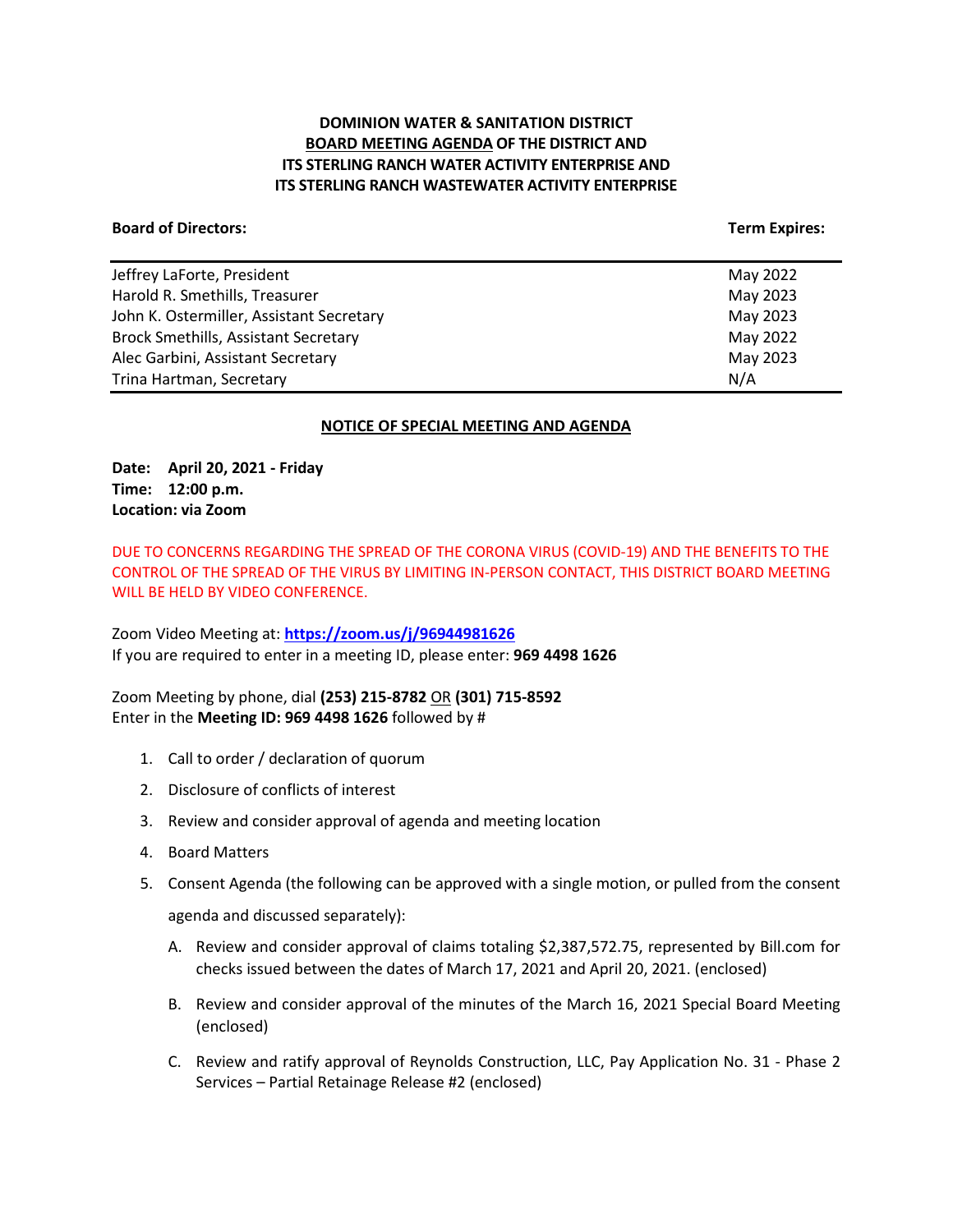Dominion Water & Sanitation District Agenda – April 20, 2021 Page **2** of **5**

- D. Review and ratify approval of Reynolds Construction, LLC, Pay Application No. 4 Phase 1 Services – Partial Retainage Release #2 (enclosed)
- E. Review and consider approval of the First Amendment to the Tap & Facilities Agreement between Dream Finders and the Sterling Ranch Community Authority Board for Filing No. 3B. (enclosed)
- 6. District Management Matters

### **A. ADMINISTRATIVE MATTERS**

- 1. Review and discuss Monthly Operations Report. (enclosed)
- 2. Discuss operations for the District, if necessary.
- 3. Discuss District's open staff position.
- 4. Discuss potential office space lease. (enclosed)
- 5. Review and consider approval of sponsoring the Greenway Foundation at a \$1,000 dollar level. (enclosed)

#### **B. CUSTOMER SERVICE**

1. New customer update.

### **C. UTILITY MATTERS**

1. None.

#### **D. PARTNERSHIP MATTERS**

1. Discuss Regional Wastewater partnership with Castle Rock.

#### **E. DISTRICT LEADERSHIP MATTERS**

- 1. None.
- 7. Legal Matters

#### **A. DISTRICT**

- 1. Review and consider engagement of Hayes Poznanovic Korver, LLC to provide waterrelated legal services. (enclosed)
- 2. Review and consider approval of Agreement for Funding of Water Line Improvements by and between Sterling Ranch Community Authority Board and the District. (enclosed) i. Filing 5A Roxborough Demolition Plan Exhibit. (enclosed)
- 3. Review and Consider Approval of Wholesale Water Connection Agreement by and between the District and NL Range, LLC. (enclosed)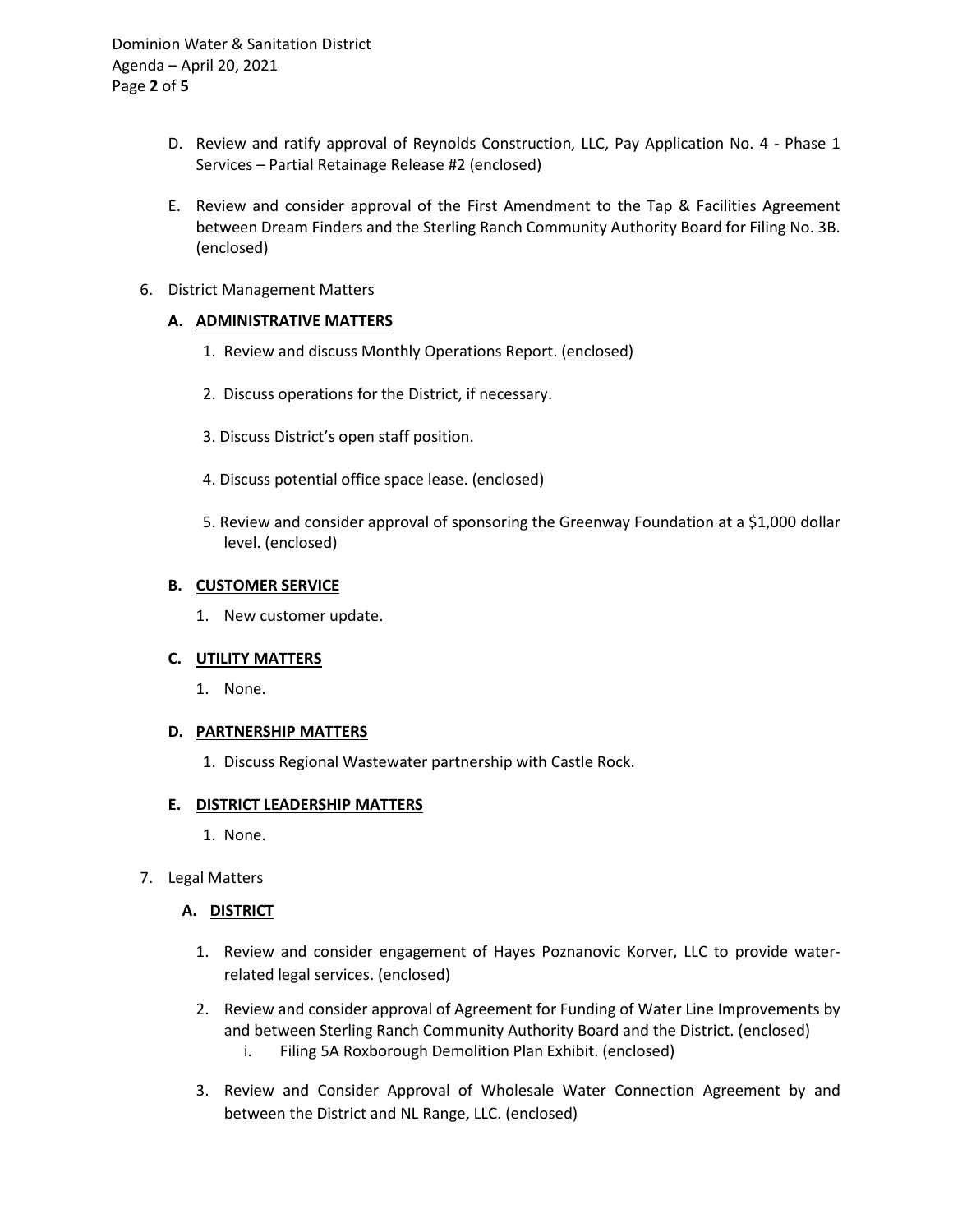#### **B. WATER ACTIVITY ENTERPRISE**

- 1. Discuss and update on water operations by Roxborough Water and Sanitation District, if necessary.
- 2. Update on Eastern Regional Pipeline Project and High Zone Tank construction.
- 3. Review and Consider approval of Intergovernmental Agreement Regarding Installation of Dominion High Zone Pump and Relocation of Low Zone Pump between the District, acting by and through its Sterling Ranch Water Activity Enterprise, and Roxborough Water and Sanitation District. (enclosed)
- 4. Approve Fifth Amendment to the Intergovernmental Agreement for the option to purchase and Right of First Refusal regarding Ground Water Rights, easements, and related improvements. (enclosed)

### **C. WASTEWATER ACTIVITY ENTERPRISE**

- 1. Discuss and update on wastewater operations by Roxborough Water and Sanitation District.
- 2. Update on the Titan Road Lift Station and Force Main operations.
- 3. Approve amendment of the progressive design-build contract with Moltz/Carollo for 60% design completion of the 0.3 MGD Chatfield Basin Water Reclamation Facility – Phase 1 Demonstration Plant in the amount of \$621,000. (enclosed)
- 8. Financial Matters
	- A. Update from Financial Committee Meeting
	- B. Review and consider approval of the Engagement Letter from Jefferies LLC to provide Underwriting Services. (enclosed)
	- C. Review and consider approval of the Engagement Letter from Sherman & Howard to provide Disclosure Counsel Services. (enclosed)
	- D. Review and consider approval of a fee disclosure Letter from White Bear Ankele Tanaka & Waldron related to the issuance of bonds. (enclosed)
	- E. Discussion regarding the structuring of the 2021 bond issuance and refunding of the outstanding 2016 Bonds.
- 9. Consultant Agreements and Work Orders/ Change Orders
	- A. Work Order Summary Sheet. (enclosed)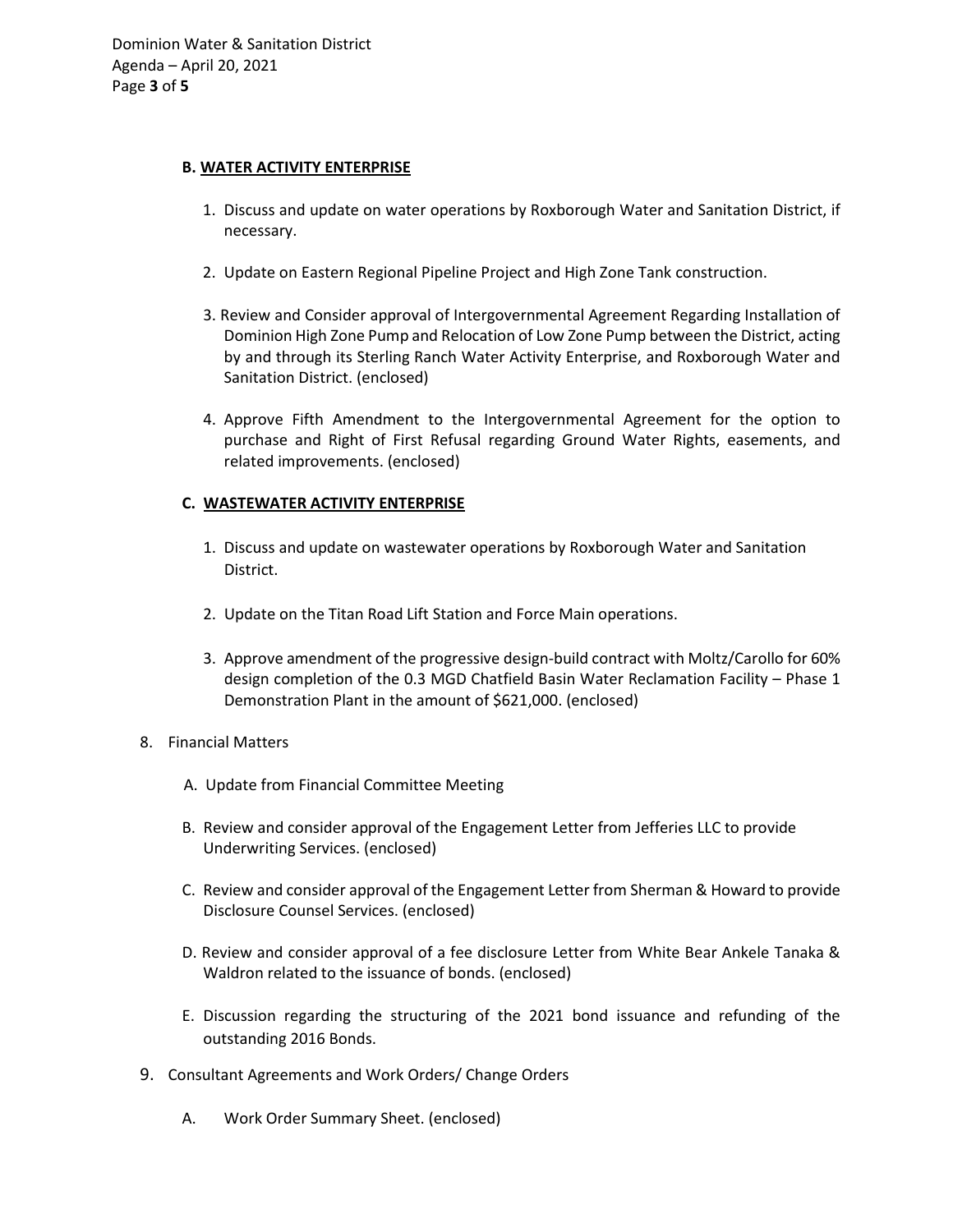Dominion Water & Sanitation District Agenda – April 20, 2021 Page **4** of **5**

- B. Discuss and consider approval of a Work Order relating to the Master Service Agreement for Environmental Constraints Assessments, between the District, acting by and through its Sterling Ranch Water Activity Enterprise and its Sterling Ranch Wastewater Activity Enterprise, and **Acuity, LLC:**
	- 1. Work Order No. 12 to further develop an alternative intake site on the South Platte River, and make modifications to the original intake site, with a budget of \$20,000. (enclosed)
- C. Discuss and consider approval of a Work Order relating to the Master Service Agreement for Engineering Tasks, between the District, acting by and through its Sterling Ranch Water Activity Enterprise and its Sterling Ranch Wastewater Activity Enterprise, and **Burns & McDonnell Engineering Company, Inc.:**
	- 1. Work Order No. 6 to assist the District with engineering tasks to the District's infrastructure, with a budget of \$30,000. (enclosed)
- D. Discuss and consider approval of a Work Order relating to the Master Service Agreement for Water Supply Planning Services, between the District, acting by and through its Sterling Ranch Water Activity Enterprise and its Sterling Ranch Wastewater Activity Enterprise, and **JLD Consulting, LLC.:**
	- 1. Work Order No. 15 to assist the District with Water Supply Planning Services, with a budget of \$60,000. (enclosed)
- 10. Public Comments Members of the public may express their views to the Boards on matters that affect the Districts that are not on the agenda. Comments will be limited to three (3) minutes per person. Comments will be taken in the order reflected on the sign in sheet.
- 11. Executive Session
	- A. Executive session of the Board of Directors pursuant to Section 24-6-402(4)(e), C.R.S. for the purpose of determining positions relative to matters that may be subject to negotiations, developing strategies for negotiations, and instructing negotiators as such section relates to O-Line matters, repayment of debt obligations, and Castle Rock and establishing partnerships for regional projects. Executive session of the Board of Directors pursuant to Section 24-6-402(4)(g), C.R.S. for the consideration of the applications for the position of general manager and which are exempt from disclosure under the provision of the Colorado Open Records Act, Section 24-72-204(3)(a)(IX), C.R.S. Executive session of the Board of Directors pursuant to Section 24-6-402(4)(b), C.R.S. for receiving confidential legal advice as it relates to the imposition of fees.
- 12. Other Matters
	- A. Verify quorum for next regular board meeting, Tuesday, May 18, 2021 at 12:00 p.m.